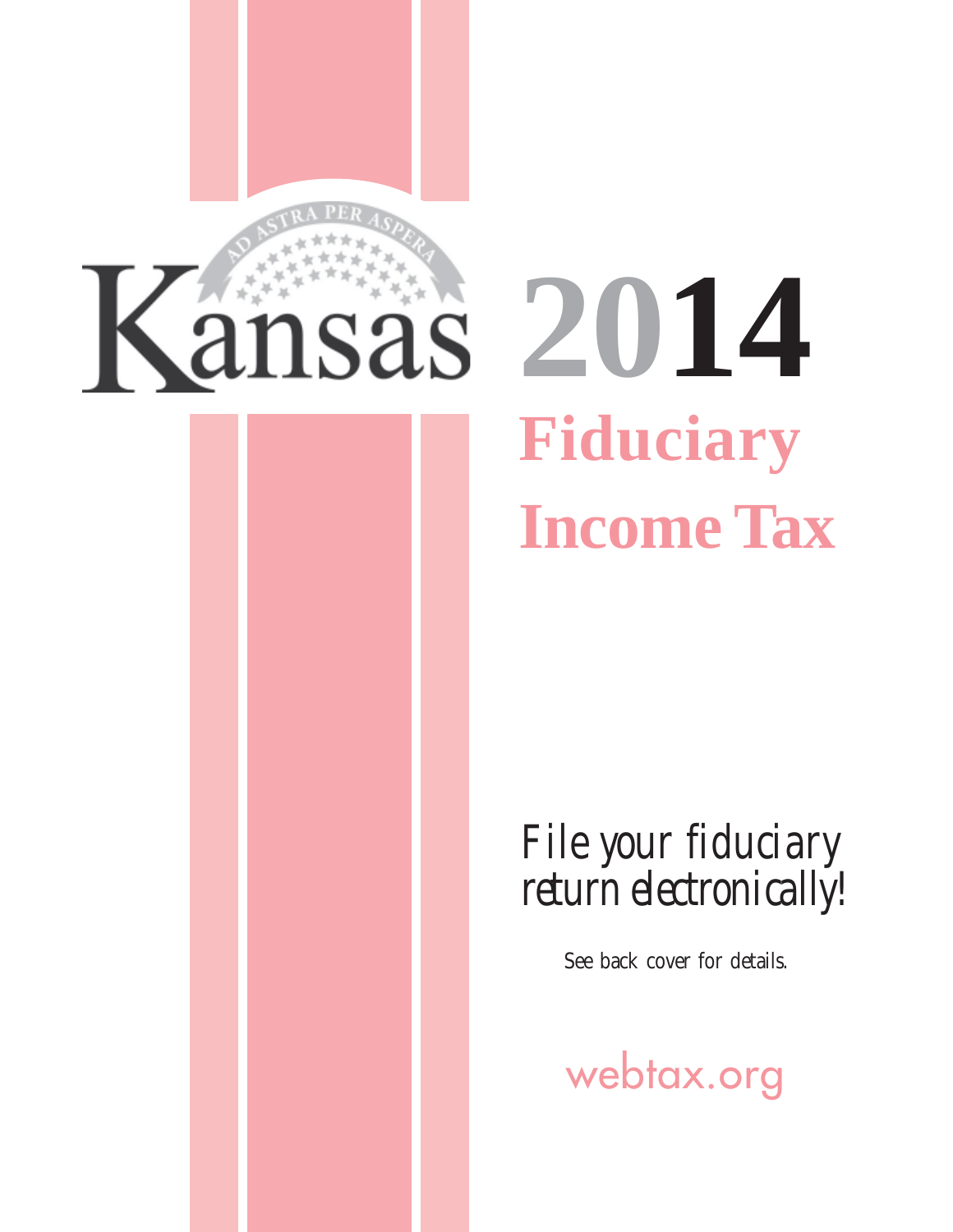## **GENERAL INFORMATION**

*If any due date falls on a Saturday, Sunday, or legal holiday, substitute the next regular workday.* 

| <b>Who Must</b><br><b>File a Return</b>                                                                             | Resident Estate or Trust. The fiduciary of a resident estate or trust must file a Kansas Fiduciary Income Tax<br>return (K-41) if the estate or trust had any taxable income or there is withholding tax due for the nonresident<br>beneficiaries. A resident estate is the estate of a person who was a Kansas resident at the time of death. All other<br>estates are nonresident estates. A resident trust is any trust which is administered by the trustee in Kansas. A trust<br>being administered outside of Kansas shall not be considered a resident trust merely because the governing<br>instrument or a law requires that the laws of Kansas be followed with respect to interpretation or administration of<br>the trust. All other trusts are nonresident trusts.<br>Nonresident Estate or Trust. The fiduciary of a nonresident estate or trust must file a Kansas Fiduciary Income<br>Tax Return if the estate or trust had taxable income or gain derived from Kansas sources. This includes income or<br>gain from: 1) real or tangible personal property located within Kansas; 2) a business, profession or occupation<br>carried on within Kansas; or, 3) services performed within Kansas.<br>For a nonresident estate or trust, income from the following is not considered to be derived from Kansas<br>sources: annuities, interest, dividends, or gains from the sale or exchange of intangible personal property, unless<br>part of the income from a business, trade, profession, or occupation carried on within Kansas. |
|---------------------------------------------------------------------------------------------------------------------|-------------------------------------------------------------------------------------------------------------------------------------------------------------------------------------------------------------------------------------------------------------------------------------------------------------------------------------------------------------------------------------------------------------------------------------------------------------------------------------------------------------------------------------------------------------------------------------------------------------------------------------------------------------------------------------------------------------------------------------------------------------------------------------------------------------------------------------------------------------------------------------------------------------------------------------------------------------------------------------------------------------------------------------------------------------------------------------------------------------------------------------------------------------------------------------------------------------------------------------------------------------------------------------------------------------------------------------------------------------------------------------------------------------------------------------------------------------------------------------------------------------------------------------------------------|
| When and<br><b>Where to File</b>                                                                                    | You should complete your Kansas fiduciary return after the federal fiduciary return is complete. It is due no later<br>than the 15th day of the fourth month after the close of the taxable year (April 15th for those operating on a calendar<br>year basis). Mail your Fiduciary Income Tax return to the address shown on Form K-41.<br>NEW For a quick and easy filing solution, submit your return electronically. See back cover for details.                                                                                                                                                                                                                                                                                                                                                                                                                                                                                                                                                                                                                                                                                                                                                                                                                                                                                                                                                                                                                                                                                                   |
| <b>Extension of</b><br><b>Time to File</b><br>An extension of<br>time to file is <b>not</b> an<br>extension to pay. | If you are unable to complete your Kansas fiduciary return by the filing deadline, you may request an extension<br>of time to file. If you filed Form 7004 with the IRS for an extension of time, enclose a copy of that form with your<br>completed K-41. (Kansas does not have a separate extension request form but will accept an approved federal<br>Extension of Time To File form.) If you do not pay the tax amount due (may be estimated) by the original due date,<br>you will owe interest and may also be charged a penalty on any balance due.                                                                                                                                                                                                                                                                                                                                                                                                                                                                                                                                                                                                                                                                                                                                                                                                                                                                                                                                                                                           |
| <b>Accounting</b><br><b>Period</b>                                                                                  | The accounting period for which the Kansas fiduciary return is filed and the method of accounting used must be<br>the same as that used for federal tax purposes. If, for federal purposes, the taxable year for the estate or trust<br>changes or the method of accounting is changed, the changes also apply to the Kansas return.                                                                                                                                                                                                                                                                                                                                                                                                                                                                                                                                                                                                                                                                                                                                                                                                                                                                                                                                                                                                                                                                                                                                                                                                                  |
| Withholding<br><b>Tax Payments</b>                                                                                  | Kansas law requires the fiduciary of a resident estate or trust to submit the payment of withholding tax for its<br>nonresident beneficiaries, if it is \$5 or more, with the filing of Form K-41. Complete Part IV, and enter the total from<br>Column E on line 6 of Form K-41.                                                                                                                                                                                                                                                                                                                                                                                                                                                                                                                                                                                                                                                                                                                                                                                                                                                                                                                                                                                                                                                                                                                                                                                                                                                                     |
| <b>Estimated Tax</b>                                                                                                | Estates and trusts are required to make federal estimated tax payments; however, Kansas statutes exempt<br>estates and trusts from making estimated tax payments for Kansas fiduciary purposes.                                                                                                                                                                                                                                                                                                                                                                                                                                                                                                                                                                                                                                                                                                                                                                                                                                                                                                                                                                                                                                                                                                                                                                                                                                                                                                                                                       |
| <b>Fiduciary</b><br><b>Reporting to</b><br><b>Beneficiaries</b>                                                     | Fiduciaries must provide each beneficiary with the amount of the fiduciary modification to be used in the preparation<br>of the beneficiary's Kansas individual income tax return. See page 2, Part II, Column D.<br>In addition, fiduciaries must provide each nonresident beneficiary with the amount of their share of income and<br>credits from page 3, Part IV of Form K-41, and when Kansas tax is withheld, supply Form K-18 to the nonresident<br>beneficiary. Fiduciary modifications, beneficiaries' shares of fiduciary modifications, and beneficiaries' shares of<br>income and credits are computed on pages 2 and 3 of Form K-41 in Parts I, II, III and IV.                                                                                                                                                                                                                                                                                                                                                                                                                                                                                                                                                                                                                                                                                                                                                                                                                                                                          |
| <b>Federal</b><br><b>Return</b>                                                                                     | Enclose with Form K-41 a copy of your Federal Form 1041, including all schedules as filed with the IRS. The<br>processing of your Kansas fiduciary return may be delayed if your federal fiduciary return is not included.                                                                                                                                                                                                                                                                                                                                                                                                                                                                                                                                                                                                                                                                                                                                                                                                                                                                                                                                                                                                                                                                                                                                                                                                                                                                                                                            |
| <b>Confidential</b><br><b>Information</b>                                                                           | Income tax information disclosed to KDOR (Kansas Department of Revenue), either on returns or through<br>department investigation, is held in strict confidence by law. KDOR and the IRS have an agreement under which<br>income tax information is exchanged. This is to verify the accuracy and consistency of information reported on<br>federal and Kansas fiduciary returns.                                                                                                                                                                                                                                                                                                                                                                                                                                                                                                                                                                                                                                                                                                                                                                                                                                                                                                                                                                                                                                                                                                                                                                     |
| <b>Amended</b><br><b>Returns</b>                                                                                    | You must file an amended K-41 when: 1) an error was made on your Kansas return, 2) there is a change (error<br>or adjustment) on another state's return, or 3) there is a change (error or adjustment) on your federal return. To<br>amend your original return, use Form K-41 and mark the amended return checkbox. Pay the full amount of tax and<br>interest due and no late pay penalty will be assessed. See our web site for interest rates.<br>If you are filing an amended federal return for the same taxable year as this amended return, enclose a copy of<br>the amended federal return and an explanation of all changes made on your amended Kansas return. If your<br>amended federal return is adjusted or disallowed, provide KDOR with a copy of the adjustment or denial letter.<br>If you have not yet filed a Kansas K-41 but you filed your original federal return and the federal return has been<br>amended or adjusted, use the information on the amended/adjusted federal return to complete your original<br>Kansas return. A copy of both the original and amended federal returns should be enclosed with the Kansas return<br>along with an explanation of the changes.                                                                                                                                                                                                                                                                                                                                               |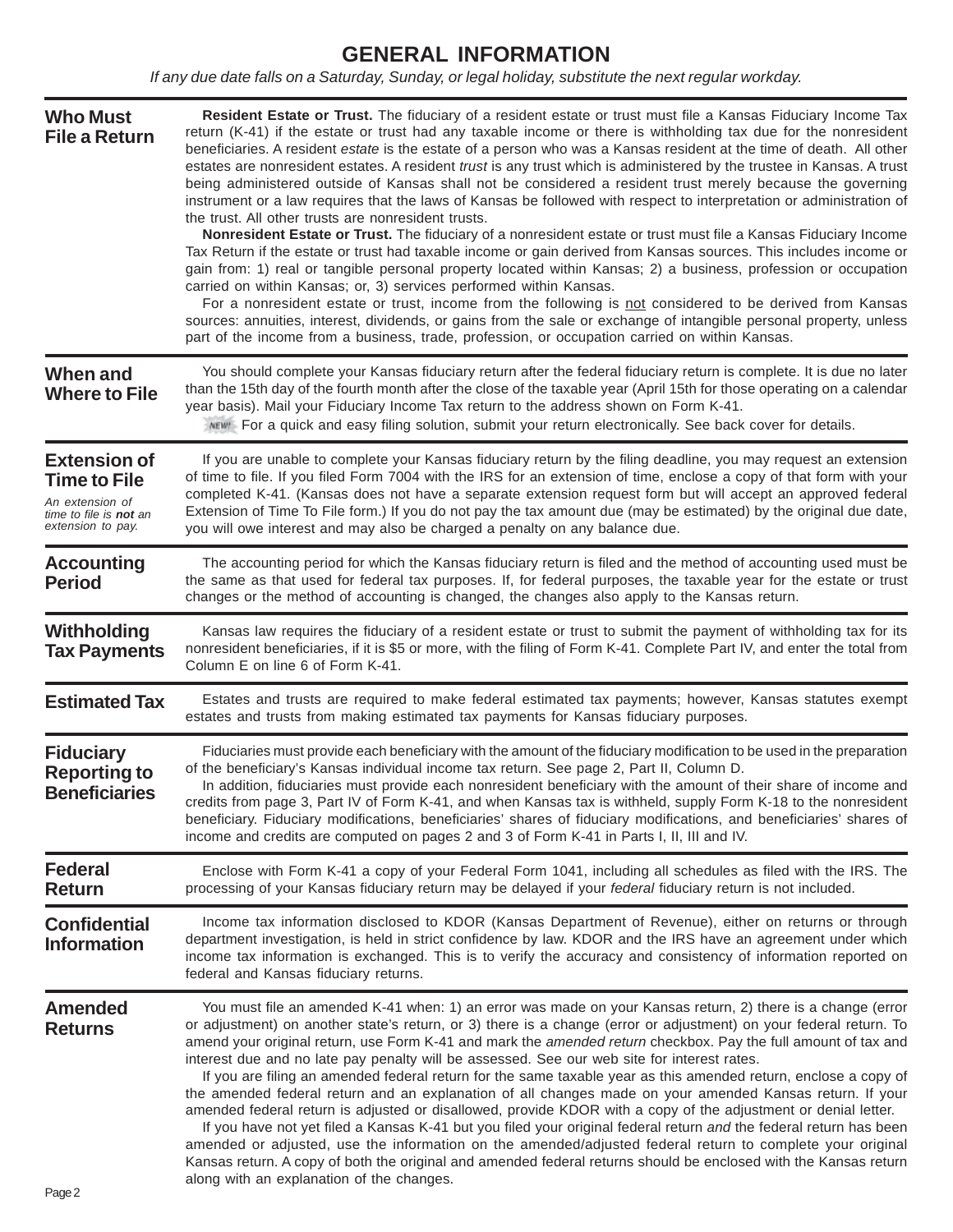**HEADING.** Type or print your name and address in the spaces provided. If your name or address changed since you last filed, mark an "X" in the box below the heading. If filing an amended return, mark an "X" in the box below your name and address.

**TELEPHONE NUMBER.** If a problem should arise in processing your return, it is helpful for KDOR to have a telephone number where you can be reached during office hours. The number you provide will be kept confidential.

**FILING STATUS.** The filing status shown on Form K-41 will reflect the nature of the entity for which the return is being filed.

**RESIDENCY STATUS.** Residents: If you are filing for a resident estate or trust, check the box for residents. If all income is taxable to the fiduciary and no distributions are made or required to be made, only Part I must be completed. If there are only resident beneficiaries, or if no amounts are distributable to nonresident beneficiaries, then it is necessary to complete only Parts I and II. If there are nonresident beneficiaries, then it is generally necessary to complete all parts. However, if amounts distributed to nonresidents are nontaxable, then Part IV may be omitted. Nonresidents: If you are filing for a nonresident estate or trust, check the box for nonresidents. If there are resident and/or nonresident beneficiaries, then all parts must be completed. However, if all income is taxable to the fiduciary, then only Parts I and II must be completed.

**DATE ESTABLISHED.** Enter date of death or date trust was established.

**LINE 1—FEDERAL TAXABLE INCOME.** Residents: Enter on line 1 the federal taxable income shown on page 1 of the Federal Fiduciary Return, Form 1041. Nonresidents: Enter on line 1 the amount reported in Part III, line 48, column D of Form K-41.

**LINE 2—KANSAS FIDUCIARY MODIFICATION.** Residents: If there has been no distribution to beneficiaries, enter the fiduciary modification from page 2, line 26. If there has been a distribution to beneficiaries, enter the fiduciary's portion of the modification from page 2, line (j). Nonresidents: No modification is to be made on this line by a nonresident estate or trust.

**LINE 3—KANSAS TAXABLE INCOME.** If line 2 is a positive amount, add line 2 to line 1 and enter result on line 3. If line 2 is a negative amount, subtract line 2 from line 1 and enter result. If you made no entry on line 2, your Kansas taxable income is the same as your federal taxable income so enter that amount on line 3.

**LINE 4—TAX.** To compute the fiduciary income tax, refer to the tax computation schedule on the last page of Form K-41. Enter the tax amount on line 4.

**LINE 5—TAX ON LUMP SUM DISTRIBUTIONS.** If a resident estate or trust received income from a lump sum distribution and a federal tax was imposed on this income in accordance with federal Internal Revenue Code, Section 402(e), then the resident estate or trust is also subject to Kansas tax on the lump sum distribution.

Enter on line 5 an amount equal to 13% of the federal tax on the ordinary income portion of the lump sum distribution determined on federal Form 4972.

**LINE 6—NONRESIDENT BENEFICIARY TAX.** Enter the amount of nonresident beneficiary tax reported on page 3, Part IV of Form K-41. This amount is the total of column E.

**LINE 7—TOTAL KANSAS TAX.** Add lines 4, 5 and 6.

**LINE 8—CREDIT FOR TAXES PAID TO OTHER STATES (FOR RESIDENTS ONLY).** If you paid income tax to another state, and

the income derived from the other state is included in your Kansas adjusted gross income (KAGI), you may be eligible for a credit against your Kansas tax liability. If you had income from a state that has no state income tax, make no entry on line 8 and go to line 9. A copy of the return filed with the other state(s), or a copy of Federal Form 1116 (if applicable) for claiming a foreign tax credit, must be enclosed with Kansas Form K-41.

Foreign Tax Credit: As used in this section "state" means any state of the United States, District of Columbia, Puerto Rico, any territory or possession of the United States, and any foreign country or political subdivision of a foreign country. The Kansas credit for foreign taxes is first limited to the difference between the actual tax paid to the foreign country and the foreign tax credit allowed on the federal return. If you claimed the foreign tax paid as an itemized deduction on your federal return, no credit is allowed in this section.

|  | Foreign Tax Worksheet |
|--|-----------------------|

| B. LESS: Federal foreign tax credit allowed  \$        |  |
|--------------------------------------------------------|--|
| C. FOUALC, Kanaga fanalsys tau lisaltation. Futer this |  |

| C. EQUALS: Kansas foreign tax limitation. Enter this |  |
|------------------------------------------------------|--|
| amount on line 1 of the following worksheet.  \$     |  |

If you are a **Kansas resident,** use the following worksheet to determine your credit for tax paid to another state(s). **Nonresidents may not claim this credit** against Kansas tax.

|    | <b>Other State Tax Credit Worksheet</b>                                                           |
|----|---------------------------------------------------------------------------------------------------|
| 1) | Income tax paid to another state(s) and included in<br>your 2014 Kansas Adjusted Gross Income  \$ |
| 2) |                                                                                                   |
| 3) |                                                                                                   |
| 4) |                                                                                                   |
| 5) |                                                                                                   |
| 6) | Limitation amount (multiply line 2 by line 5)  \$                                                 |
| 7) | Allowable credit (amount from line 1 or line 6,                                                   |

**LINE 9—UNIVERSITY DEFERRED MAINTENANCE CREDIT (for carry forward use only).** If you made contributions for deferred maintenance to a designated Kansas university, enter the carry forward amount of the **approved** credit on line 9.

**LINE 10—OTHER NONREFUNDABLE CREDITS.** Some tax credits have expired, or have been repealed for use by income tax filers. Below is a list of credits that are still available. Enter the total of all tax credits for which you are eligible. In claiming credits, you must complete and enclose with your Form K-41 the required schedule(s).

| Agritourism Liability Insurance (for carry forward use only)      | $K-33$ |
|-------------------------------------------------------------------|--------|
| Business and Job Development (for carry forward use only)         | $K-34$ |
|                                                                   | $K-60$ |
| Declared Disaster Capital Investment (for carry forward use only) | K-87   |
|                                                                   | $K-37$ |
|                                                                   | K-86   |
|                                                                   | K-59   |
| Research and Development (for carry forward use only)             | $K-53$ |
| Venture and Local Seed Capital (for carry forward use only)       | K-55   |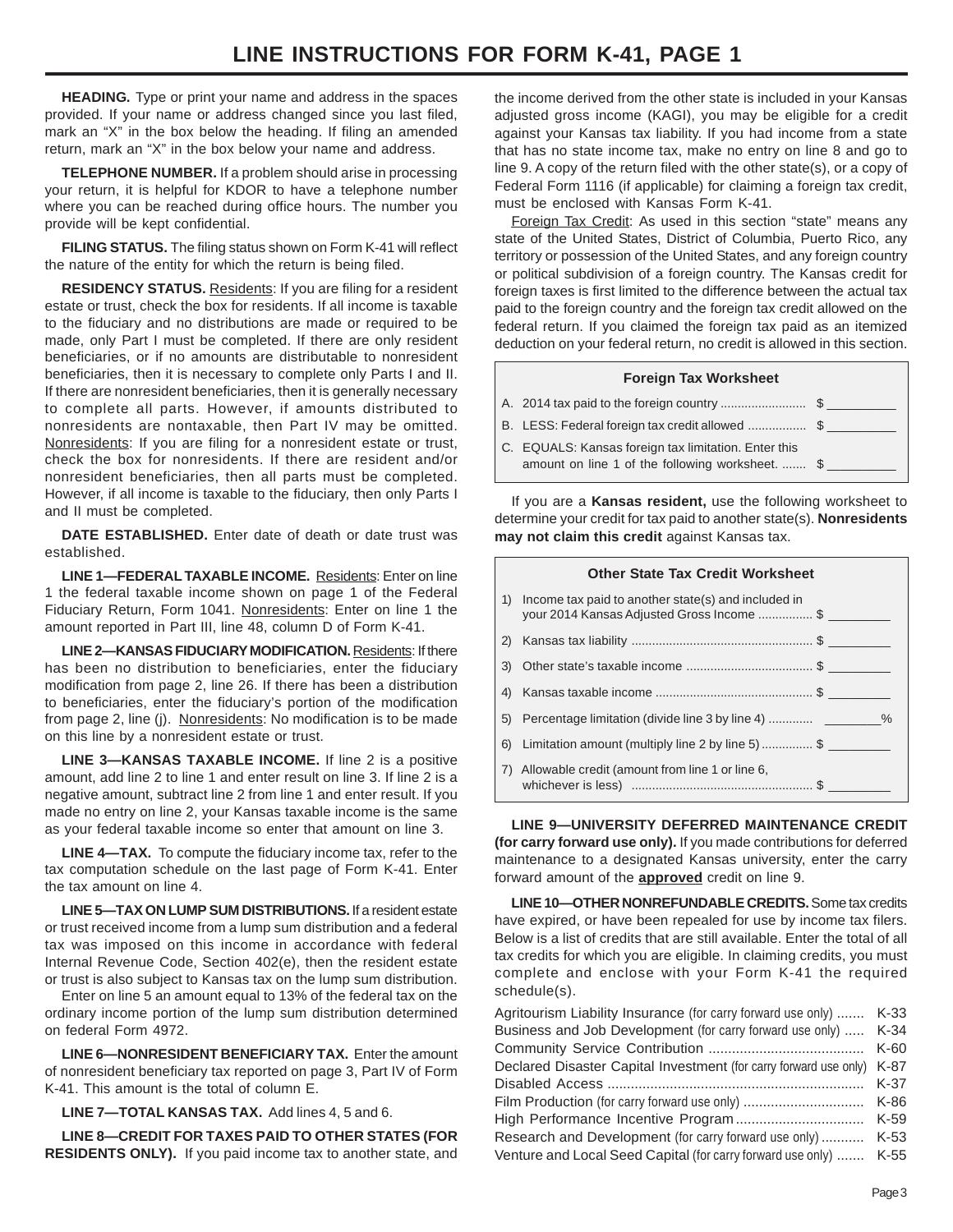**LINE 11—TOTAL CREDITS.** Add lines 8, 9 and 10 and enter the result on line 11.

**LINE 12—BALANCE.** Subtract line 11 from line 7 and enter result (cannot be less than zero).

**LINE 13—KANSAS INCOME TAX WITHHELD.** Enter any amount of Kansas withholding. KDOR does not require that copies of W-2 or 1099 forms be enclosed with your return; however, KDOR reserves the right to ask for this information at a later date.

**LINE 14—AMOUNT PAID WITH KANSAS EXTENSION.** Enter any amount paid with an extension of time request.

**LINE 15—REFUNDABLE PORTION OF TAX CREDITS.** Enter the refundable portion of your community service contribution credit (K-60) and/or disabled access credit (K-37). Enclose a copy of the schedule(s) with your return.

**LINE 16—PAYMENTS REMITTED WITH ORIGINAL RETURN.** If you are **filing an amended K-41** for the 2014 tax year, enter the amount of money you remitted to KDOR with your original 2014 return.

**LINE 17—OVERPAYMENT FROM ORIGINAL RETURN.** If you are **filing an amended K-41** for the 2014 tax year, enter the amount of overpayment shown on your original return. Since you were refunded this amount, it is a subtraction entry.

**LINE 18—TOTAL REFUNDABLE CREDITS.** Add lines 13 through 16 and subtract line 17. Enter the total on line 18.

**LINE 19—UNDERPAYMENT.** If your tax balance on line 12 is greater than your total refundable credits on line 18, enter the difference on line 19. **Note:** If the amount on line 19 is not paid by the due date, or if a balance due return is filed after the due date, penalty and interest will be added according to the rules outlined in lines 20 and 21.

Extension of Time: Interest is due on any delinquent tax balance, even if you were granted an extension of time to file. If **90%** of your tax liability is paid on or before the original due date of your return, an automatic extension is applied and no penalty is assessed.

**LINE 20—INTEREST.** Using the amount on line 19, compute interest at .333% for each month (or portion thereof) from the due date of the return.

**LINE 21—PENALTY.** Compute penalty at 1% per month (or portion thereof) from the due date of the return on the amount on line 19. The maximum penalty is 24%.

**LINE 22—BALANCE DUE.** Add lines 19, 20 and 21 and enter the result on line 22. Write your federal Employer Identification Number (EIN) on your check or money order, made payable to Kansas Fiduciary Tax and send it with your return. Do not send cash. A balance due of less than \$5.00 need not be paid.

**LINE 23—REFUND.** If line 18 is greater than line 12, subtract line 12 from line 18 and enter the amount of the refund on line 23. Amounts less than \$5.00 will not be refunded.

Normal processing time to issue a refund for a paper-filed return is six to eight weeks. Errors on your return, photocopied forms, and incomplete returns or missing documentation will cause delays in processing refunds. **Note:** If there is any other liability owed the State of Kansas, the fiduciary income tax refund will be applied to that liability.

**SIGNATURES.** The fiduciary MUST sign Form K-41. If prepared by someone other than the fiduciary, the preparer should also sign. No refund can be made unless the return is properly signed.

Preparer Authorization Box: It may be necessary for KDOR to contact you about your tax return. If you wish to have the Director of Taxation or his/her designee contact your tax preparer instead, please give permission to do so by checking this box.

### **LINE INSTRUCTIONS FOR FORM K-41, PAGES 2 AND 3**

#### **PART I — MODIFICATIONS TO FEDERAL TAXABLE INCOME**

**LINE 24a—STATE AND MUNICIPAL INTEREST.** Enter interest income received, credited, or earned from any state or municipal obligations during the taxable year, less any related expenses (management fees, trustee fees, interest, etc.) directly incurred in the purchase of state or political subdivision obligations. **Do not**  include those specifically exempt from income tax by Kansas law, such as: Kansas turnpike authority bonds, Board of Regents bonds for Kansas colleges and universities, electrical generation revenue bonds, urban renewal bonds, industrial revenue bonds, or Kansas highway bonds.

Interest income on obligations of Kansas or any political subdivision thereof, issued after December 31, 1987, shall be excluded from computation of Kansas taxable income.

**LINE 24b—STATE INCOME TAX OR LOCAL TAXES.** Enter any state, county, or city income or earnings taxes which are included in your federal deductions.

**LINE 24c—ADMINISTRATIVE EXPENSES.** Enter the amount of administrative expenses claimed on both the Kansas estate tax return and on the federal fiduciary tax return.

**LINE 24d—OTHER ADDITIONS TO FEDERAL TAXABLE INCOME.**  Enter the total of these additions to federal taxable income:

**Federal Income Tax Refund.** Generally, there will be no entry here unless an amended federal return has been filed for a prior year due to an investment credit carry back or a net operating loss carry back which resulted in a federal income tax refund in 2014 for that prior year.

- **Partnership, S Corporation, or Fiduciary Adjustments.** If income was received from a partnership, S corporation, joint venture, syndicate, estate or trust, enter your proportionate share of any required addition adjustments. The partnership, S corporation, or trustee will provide you the necessary information to determine these amounts.
- **Federal Net Operating Loss Carry Forward.** Enter the federal net operating loss carry forward claimed on the 2014 federal income tax return.
- **Community Service Contribution Credit.** Enter amount of any charitable contribution claimed on the federal return used to compute this credit on Schedule K-60.
- Learning Quest Education Savings Program. Enter amount of any "nonqualified withdrawal" from the Learning Quest Education Savings Program.
- **Kansas Expensing Recapture.** If you have a Kansas expensing deduction recapture amount from Schedule K-120EX, enter the amount of your deduction on line 24d and enclose a copy of your completed K-120EX and federal Form 4562.

**LINE 24e—TOTAL ADDITIONS.** Add lines 24a through 24d.

**LINE 25a—INTEREST ON U.S. GOVERNMENT OBLIGATIONS.**  Enter any interest or dividend income received on obligations or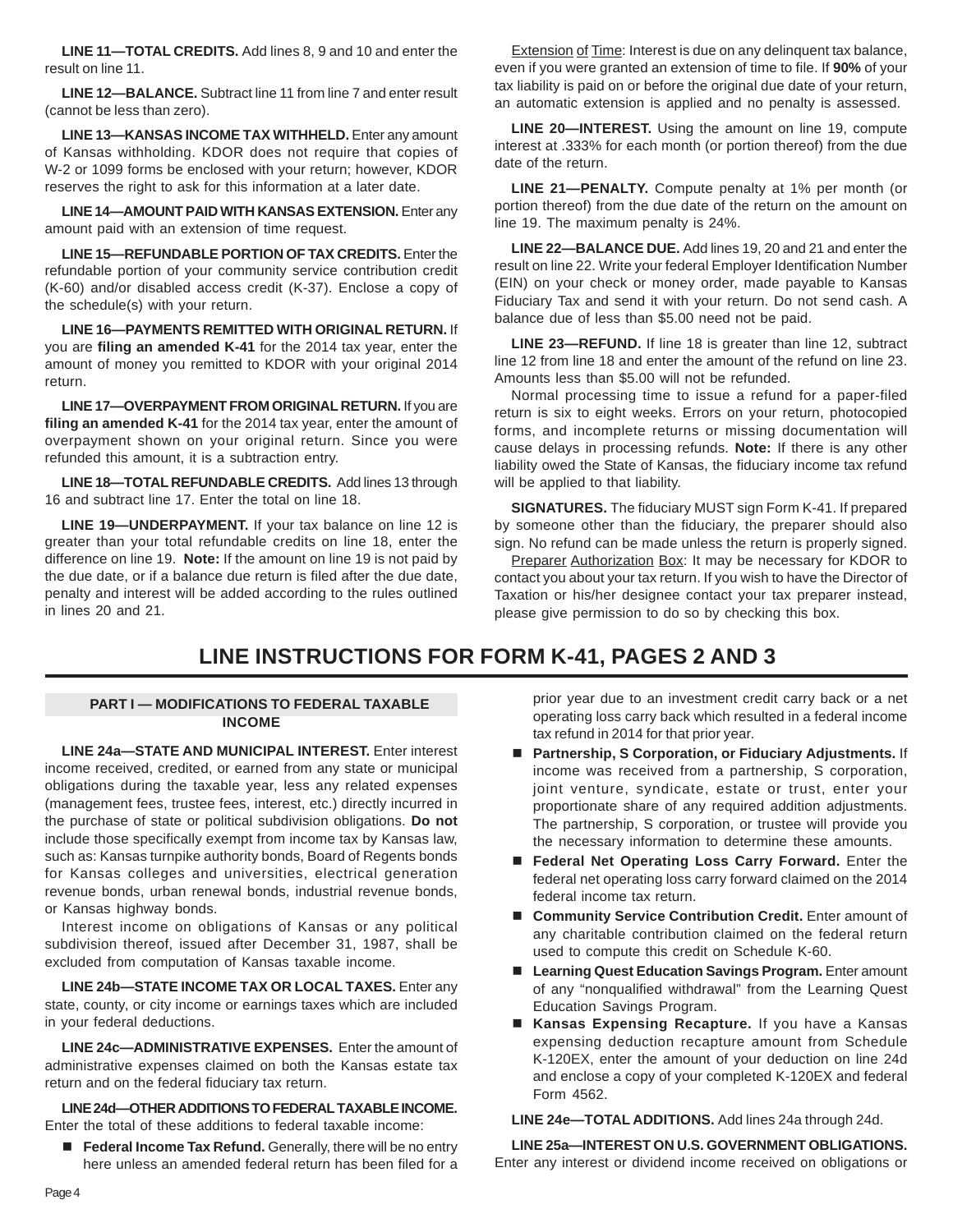securities of any authority, commission, or instrumentality of the United States and its possessions, less any related expenses (management fees, trustee fees, interest, etc.) directly incurred in the purchase of such obligations or securities, to the extent they are included in federal taxable income if they are exempt from state income taxes under the laws of the United States. Such income paid to shareholders through a mutual fund is also exempt from Kansas tax. If the mutual fund invests in both exempt and non-exempt federal obligations, the modification allowed will be that portion of the distribution received from the mutual fund attributable to direct obligations of the U.S. government, as determined by the mutual fund. These obligations include: U.S. Savings Bonds, U.S. Treasury Bills, Federal Land Bank, etc. Enclose a schedule indicating the name of each U.S. Government obligation claimed.

LINE 25b-STATE INCOME TAX REFUNDS. Enter any state or local income tax refunds which are included in line 1 of Form K-41.

**LINE 25c—RETIREMENT BENEFITS.** Enter total amount of benefits received from the following plans that are included in your federal adjusted gross income.

- Federal Civil Service Retirement or Disability Fund payments and any other amounts received as retirement benefits from employment by the federal government or for service in the United States Armed Forces
- Retirement plans administered by the U.S. Railroad Retirement Board, including U.S. Railroad Retirement Benefits, tier I, tier II, dual vested benefits, and supplemental annuities
- Kansas Public Employees' Retirement (KPERS) annuities
- Kansas Police and Firemen's Retirement System pensions
- Distributions from Police and Fire Department retirement plans for the city of Overland Park, Kansas
- Kansas Teachers' Retirement annuities
- Kansas Highway Patrol pensions
- Kansas Justices and Judges Retirement System annuities
- Board of Public Utilities pensions
- Income from retirement annuity contracts purchased for faculty and others employed by the State Board of Regents or by educational institutions under its management with either their direct contributions or through salary reduction plans
- Amounts received by retired employees of Washburn University as retirement and pension benefits under the university's retirement plan
- Certain pensions received from Kansas first class cities that are not covered by KPERS

#### **LINE 25d—OTHER SUBTRACTIONS FROM FEDERAL TAXABLE**

**INCOME.** Enter on line 25d the total of these other subtractions from federal taxable income. **Note:** You may not subtract the amount of income reported to another state.

- Social Security Benefits (for taxpayers with federal **adjusted gross income of \$75,000 or less).** Enter the amount received as benefits under the Social Security Act (including SSI) in 2014, to the extent it is included in federal adjusted gross income.
- **KPERS Lump Sum Roll Over.** Enter the amounts withdrawn from a qualified retirement account and include any earnings thereon to the extent that the amounts withdrawn were originally received as a KPERS lump sum payment at retirement that you rolled over into a qualified retirement account and the amount entered is included in federal adjusted gross income. **Do not make an entry** if the amount withdrawn consists of income that was originally received

from retirement annuity contracts purchased for faculty and others employed by the State Board of Regents or by educational institutions under its management with either their direct contributions or through salary reduction plans or, a pension received from any Kansas first class city that is not covered by the Kansas Public Employee's Retirement System.

- KPERS Lump Sum Distribution. Employees who terminated KPERS employment after July 1, 1984, and elect to receive their contributions in a lump sum distribution will report their taxable contributions on their federal return. Subtract the amount of the withdrawn accumulated contributions or partial lump-sum payment(s) to the extent either is included in federal adjusted gross income. See NOTICE 05-04 for additional information.
- **Sale of Kansas Turnpike Bonds.** Enter the gain from the sale of Kansas Turnpike Bonds if the gain was included in the federal taxable income.
- **Partnership, S Corporation or Fiduciary Adjustments.** If income was received from a partnership, S corporation, joint venture, syndicate, trust or estate, enter the proportionate share of any required subtraction adjustments. The partnership, S corporation, or beneficiary will provide you with the necessary information to determine this amount.
- **Jobs Tax Credit.** Enter amount of the federal targeted jobs tax credit disallowance claimed on the federal income tax return.
- **Kansas Venture Capital, Inc. Dividends.** Enter amount of dividend income received from Kansas Venture Capital, Inc.
- **S Corporation Privilege Adjustment.** If you are a shareholder in a bank, savings and loan, or other financial institution that is organized as an S corporation, enter the portion of any income received that was not distributed as a dividend. This income has already been taxed on the privilege tax return filed by the S corporation financial institution.
- **Electrical Generation Revenue Bonds.** Enter the amount included in federal taxable income.
- **Learning Quest Education Savings Program.** Enter contributions deposited in the Learning Quest Education Savings Program, or a qualified 529 tuition program established by another state, up to a maximum of \$3,000 per student (beneficiary).
- Е **Armed Forces Recruitment, Sign-Up or Retention Bonus.**  Members of the armed forces of the United States (including Kansas army and air national guard): enter amounts received as a recruitment, sign up or retention bonus you received as an incentive to join, enlist or remain in the armed forces of the United States, to the extent included in federal adjusted gross income. Also include amounts you received for repayment of educational or student loans incurred by you or for which you are obligated, and received as a result of your service in the armed forces of the United States, to the extent included in federal adjusted gross income.
- **Organ Donor Expenses.** Unreimbursed travel, lodging, and medical expenditures incurred by you or your dependent, while living, for the donation of human organ(s) to another person for transplant; to the extent that the expenditures are included in your federal adjusted gross income. This subtraction modification cannot exceed \$5,000. See NOTICE 14-03 for more information.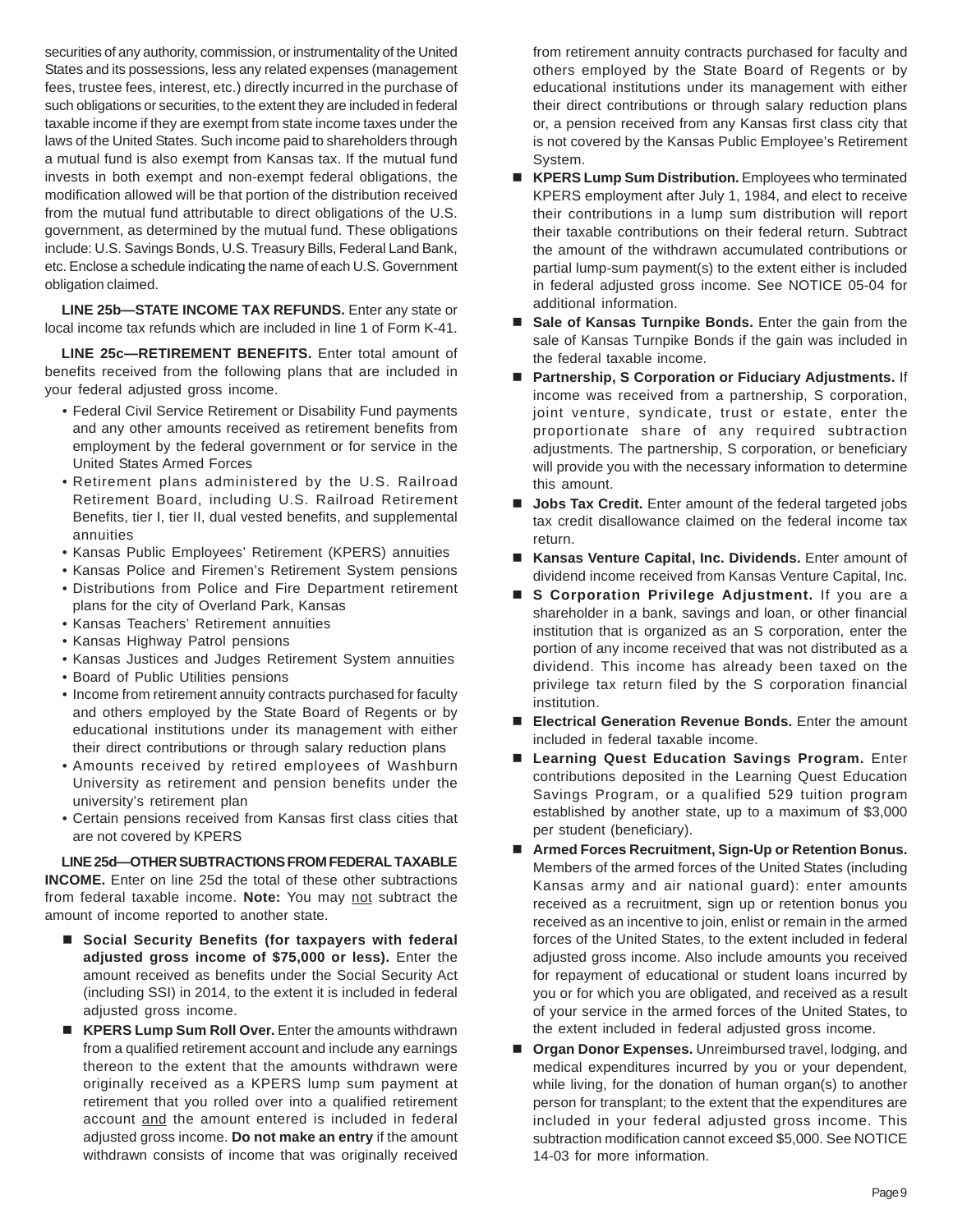**LINE 25e—TOTAL SUBTRACTIONS.** Add lines 25a through 25d and enter the total on line 25e.

**LINE 26—NET MODIFICATION TO FEDERAL TAXABLE INCOME.**  Subtract line 25e from line 24e. Enter the total on line 26 and on line 2, page 1, Form K-41. If there are beneficiaries, refer to Part II.

#### **PART II – COMPUTATION OF SHARES OF THE MODIFICATION TO FEDERAL TAXABLE INCOME**

**Part II** is used to determine the allocation of the shares of the Kansas fiduciary modification. The Kansas fiduciary modification is divided among the beneficiaries and the fiduciary in proportion to their share of the federal distributable net income plus the amount contributed or required to be contributed from current income to charitable beneficiaries.

If there is no federal distributable net income, each beneficiary's share of the Kansas fiduciary modification shall be in proportion to each share of the estate or trust income distributed. Any balance of the Kansas fiduciary modification not allocated to the beneficiaries is allocable to the fiduciary.

When the allocation of the Kansas fiduciary modification, as provided by law, would result in an amount that is substantially inequitable, the fiduciary may, with the permission of the Director of Taxation, use such other methods of allocation that will produce a fair and equitable result to both the fiduciary and the beneficiary. Kansas law does not permit the fiduciary to elect to pay the tax on income properly applicable to a beneficiary by including such income in its share of the modification. The estate or trust must advise each beneficiary of their share of the Kansas fiduciary modification. The amount reported in Column D is the amount which the fiduciary is required to submit to each beneficiary.

**Column A.** Enter on lines (a), (b), (c) and (d) the names and addresses of Kansas resident beneficiaries. Nonresident beneficiaries should be listed on lines (e), (f), (g) and (h).

**Column B.** Enter the Social Security numbers of the beneficiaries.

**Column C.** Enter the percentage of the estate or trust to be distributed to each beneficiary in accordance with the documents or the laws controlling distribution of the estate or trust. The percentage allocated to charitable beneficiaries and to the fiduciary itself should be shown on the appropriate lines. Total allocation must equal 100%.

**Column D.** Enter on lines (a) through (i) each beneficiary's share of the Kansas fiduciary modification. Enter on line (j) the resident fiduciary's share of the modification. To determine each individual's and the fiduciary's share of the Kansas fiduciary modification, multiply the amount on line 26, Part I, by the percentage in Column C.

#### **PART III – COMPUTATION OF FEDERAL TAXABLE INCOME OF THE ESTATE OR TRUST FROM KANSAS SOURCES**

**Important —** You need not complete Parts III and IV if you are filing a resident estate or trust where all beneficiaries are Kansas residents. If there are any nonresident beneficiaries, you must complete Parts III and IV.

**Part III** is used to compute the federal taxable income of the estate or trust from Kansas sources. It is to be completed by all resident estates and trusts which have nonresident beneficiaries and by all nonresident estates and trusts with income or gain from Kansas sources. Nonresident estates or trusts should report to Kansas only that part of their federal taxable income derived from Kansas sources. The income to be reported, and the modifications to that income, are determined in this part.

**Column A.** Column A lists the items of income and modifications that correspond to those shown on the federal fiduciary tax return.

**Column B.** Enter total income or deductions reported or claimed on the federal fiduciary tax return for each item listed in Column A.

**Column C.** Enter that part of each item of income reported in Column B that is derived from Kansas sources. Use direct accounting whenever possible. Intangible income is not considered to be from Kansas sources except where it is part of a business, trade, or occupation carried on in Kansas. Income from other estates, trusts, or partnerships should be modified, if necessary, before the item is entered in Column C. **Note:** Items entered in Column C should reflect the amount that remains after all modifications have been performed. For example, do not include in Column C any state or local income taxes deducted on the federal return; or any state income tax refunds reported as income on the federal return.

Do not carry over any administration expenses from Column B to Column C if these expenses were claimed on both the Kansas Estate Tax Return and the federal fiduciary tax return.

Capital gains from Kansas sources should be entered in Column C only if the gain is distributed to the beneficiaries.

Depreciation, depletion, and federal estate tax not included on Federal Form 1041 and passed directly to the beneficiaries should be entered on the appropriate lines of Column C (e.g., line 41a).

Enter on line 41a other deductions not provided for on lines 36 through 40. These deductions should be directly allocated where possible. If they cannot be directly allocated to the income from Kansas sources, they should be apportioned by multiplying the deductions by the ratio of total Kansas income (line 35, Column C) divided by total federal income (line 35, Column B).

Enter on line 48, Column C, net income of the estate or trust from Kansas sources, after all modifications.

Enter on line 49, Column C, the total percentages of all "nonresident" beneficiaries. These percentages are determined by the documents or laws controlling distribution of the estate or trust.

Enter on line 50, Column C, the total income from Kansas sources of all nonresident beneficiaries. This amount is computed by multiplying line 48, Column C, by the percentage entered on line 49, Column C.

**Column D.** Column D is to be **completed by nonresident fiduciaries only.** Enter in Column D that part of Column C applicable to the fiduciary. The amount to be entered in Column D is computed by multiplying each entry in Column C by the fiduciary's percentage of the Kansas fiduciary adjustment as shown in Part II.

A capital gain from Kansas sources that is not distributed to the beneficiaries should be entered on line 30, Column D.

NONRESIDENT FIDUCIARY EXEMPTION. Enter on line 46, Part III, Column D, the amount of the nonresident fiduciary exemption determined by the following formula:

|    | 1) Exemption on federal Form 1041  \$               |      |
|----|-----------------------------------------------------|------|
|    | Kansas income of nonresident estate or trust.       |      |
|    | 3) Federal income (Part III, line 43, Column B)  \$ |      |
|    |                                                     | $\%$ |
| 5) | Nonresident fiduciary exemption                     |      |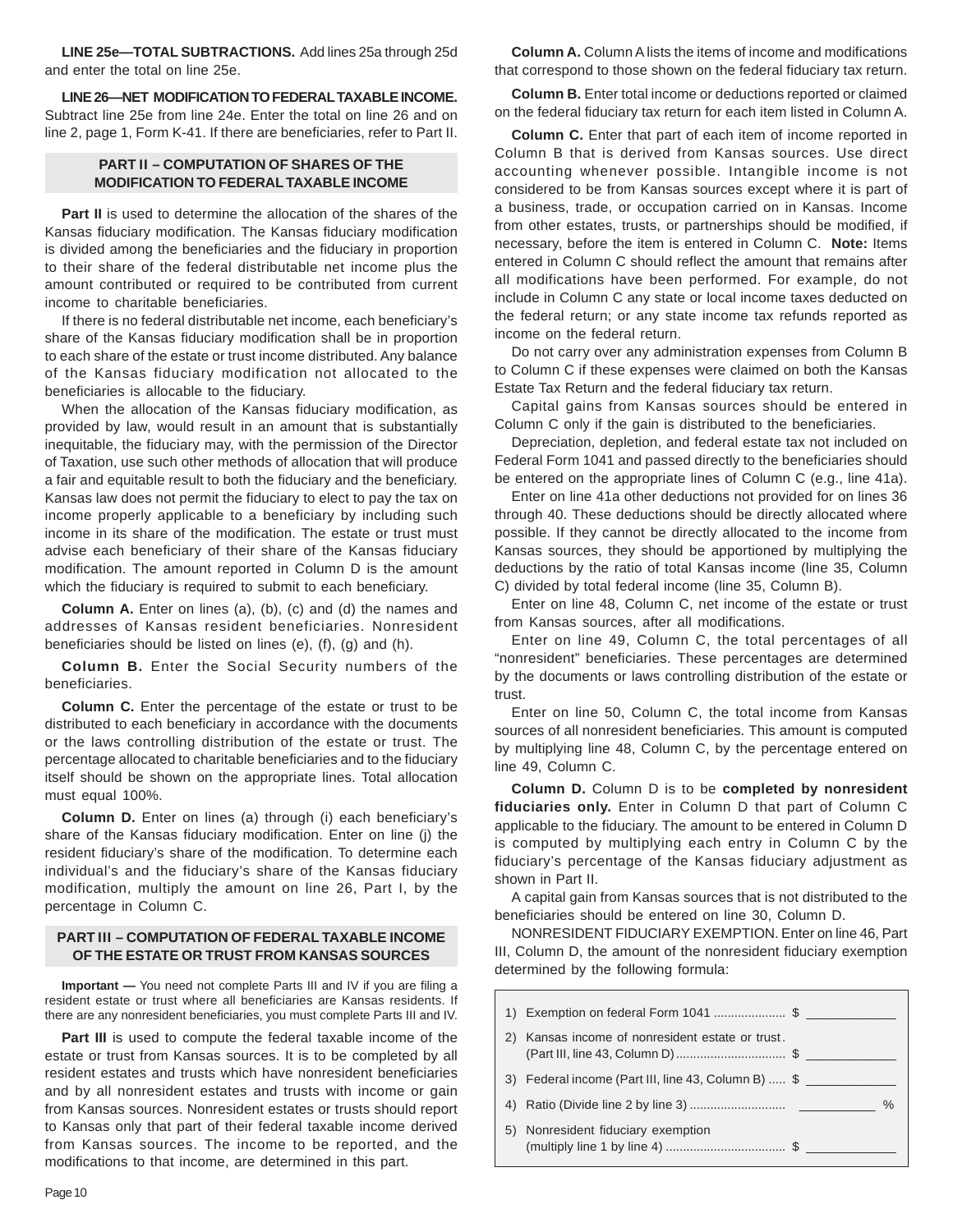Line 48, Column D, is the net income of the nonresident estate or trust from Kansas sources applicable to the fiduciary which should be entered on line 1 of Form K-41.

#### **PART IV – NONRESIDENT BENEFICIARIES' SHARE OF INCOME AND TAX TO BE WITHHELD**

Part IV is used to compute the nonresident beneficiaries' shares of income and to compute the amount of tax to be withheld by the fiduciary of a resident estate or trust from the amount distributed or distributable to the nonresident beneficiaries. Fiduciaries must provide to each nonresident beneficiary the amount of the nonresident beneficiary's share of income. In addition, Kansas law requires the fiduciary of a resident estate or trust to withhold tax from a nonresident beneficiary and to pay the amount of this tax with the Form K-41.

**Column A.** Enter on lines (a) through (d) the names and addresses of the nonresident beneficiaries.

**Column B.** Enter the Social Security numbers of the nonresident beneficiaries.

**Column C.** Enter on lines (a) through (d) the percentage of the estate or trust to be distributed to each beneficiary in accordance with the documents or laws controlling distribution of the estate or trust. **Note:** Since neither the resident beneficiaries' nor the fiduciary's percentages are shown here, it is unlikely this column will total 100%.

**Column D.** Enter on lines (a) through (d) each beneficiary's portion of the total taxable income from Kansas sources by multiplying Column C by the amount on line 48, Column C, Part III.

**Column E.** Compute the amount of tax to be withheld from each nonresident beneficiary by multiplying each beneficiary's income in column D by 2.5%. Enter these amounts on lines (a) through (d). The tax reported in this column is to be withheld and paid by the fiduciary for the beneficiary. Enter the total amount from Column E on page 1, line 6, Form K-41. Column E need not be calculated to completion if the nonresident share has already been withheld.

If any tax is required to be withheld, complete a Form K-18 for each nonresident beneficiary. The Form K-18 and instructions are on the last page of Form K-41.